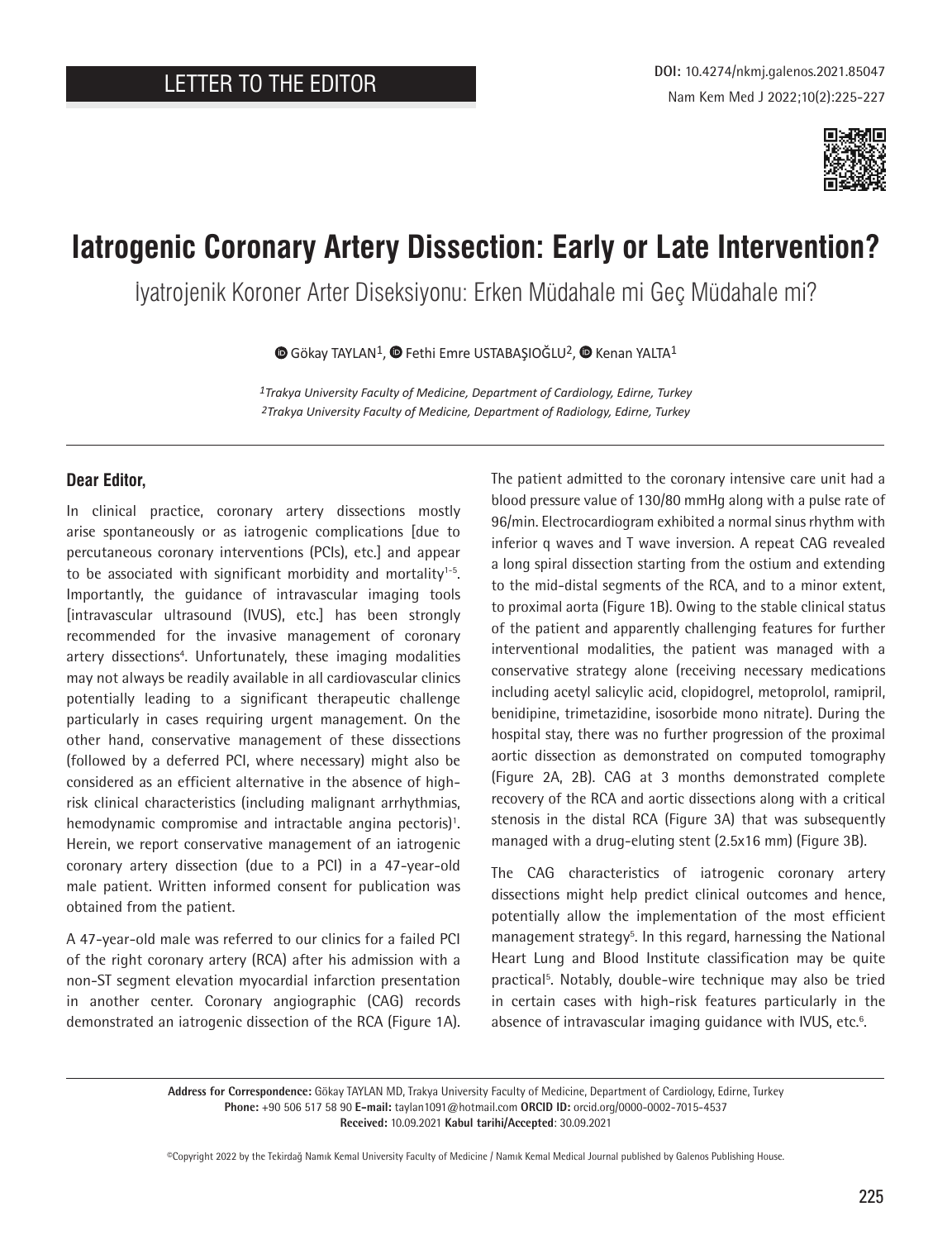

**Figure 1.** Iatrogenic dissection of the right coronary artery in external center, A. Spiral dissection due to the catheter in the procedure, B. A repeat control angiography image in internal center



**Figure 2.** Aortic images in computed tomography angiography, A. There was no progress in dissection of the ascending aorta (white arrow) and descending aorta (red arrow). B. Arcus aorta (yellow aorta)



Figure 3. A. Control angiography image at the 3<sup>rd</sup> month after the procedure, B. Angiographic image after directly right coronary artery distal drug-eluting stent (2.5x16 mm) implant